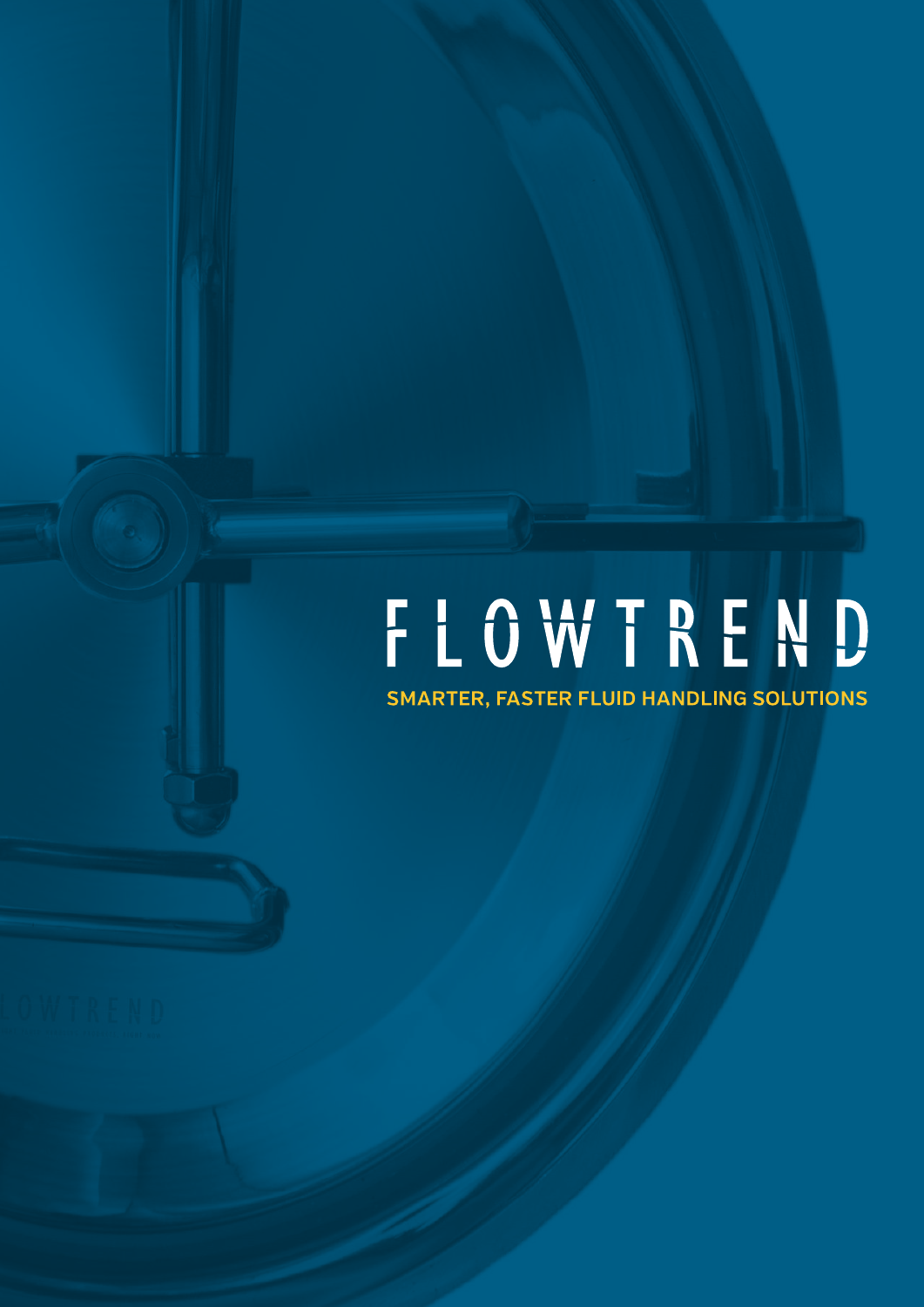Reliable and efficient, Flowtrend is a leading supplier of cost-effective, highquality alternative fluid handling products. Our worldwide network of distributors provides end users with fast delivery and prompt service. Our extensive product program with over 17,000 unique items covers a full range of wear parts as well as a variety of pumps, valves and tank equipment for major OEM suppliers.

Flowtrend certifies that all materials and articles intended to come into contact with food meet the requirements established in Regulation (EC) No. 1935/2004 of the European Parliament and of the Council and Commission Regulation (EU) No. 10/2011.

This certification is based on a material quality control program that includes both pedigree documentation traceability to approved materials and random testing of all materials that are processed and packaged by Flowtrend to ensure that they are as specified.

All Flowtrend products are subject to pass our ISO 9001 quality control system and meet the material standards for quality in accordance with regional specifications. We value our customer's needs and guarantee a high-quality product that will ship the same day. And all at the lowest price on the market.

Flowtrend's experienced staff of experts and technicians from the world's leading fluid handling providers will help you find the right product—at the right price.

Flowtrend LKB-R Valves

#### **Quality** ISO 9001:2008 & 3A Certified

**Speed** Fast Delivery **Lowest Price** Guaranteed **Availability Extensive** Product Inventory

#### **Knowledge** Experts in the field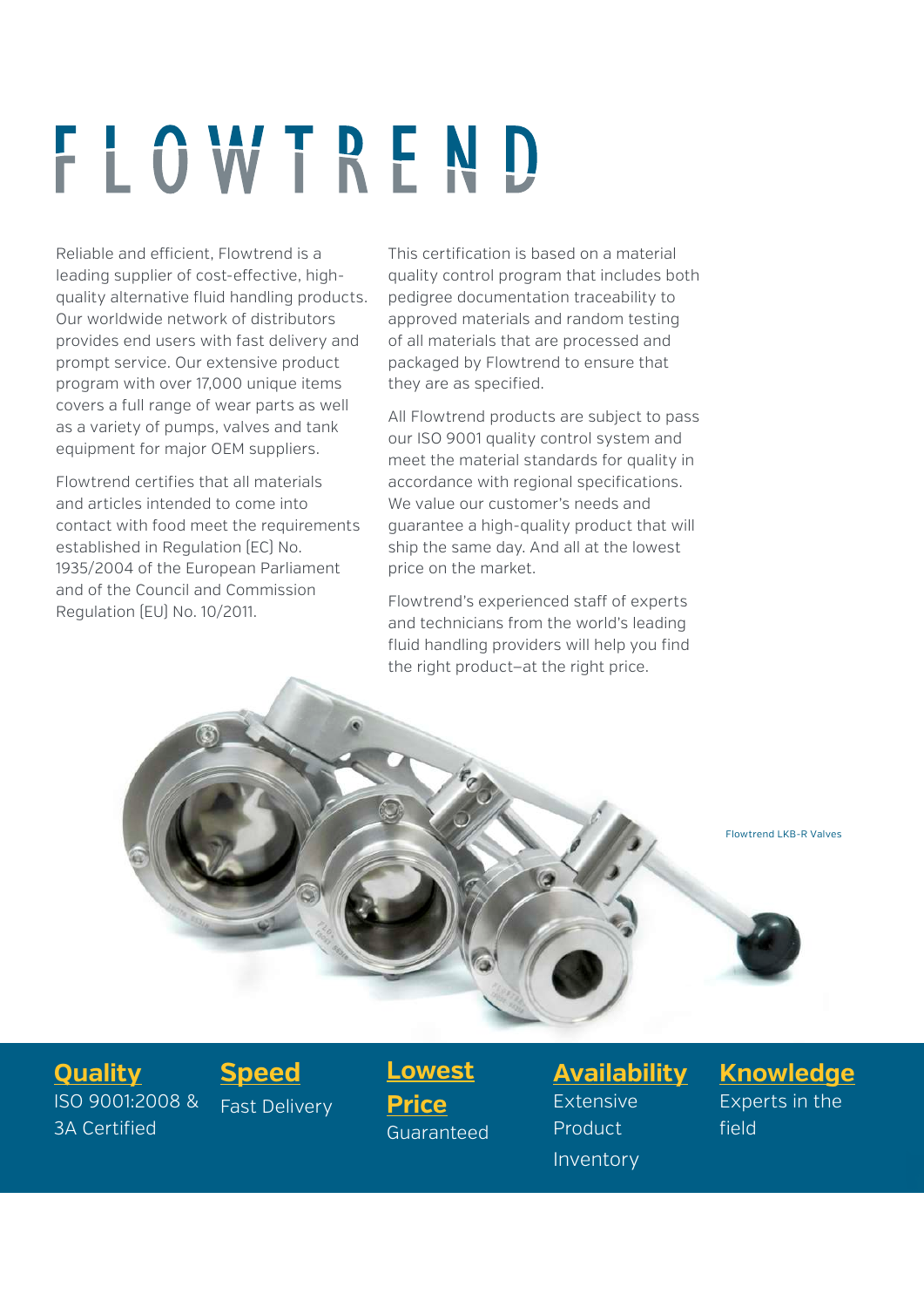NALVES

Flowtrend has a diverse line of valves to accommodate a variety of operating conditions found in the sanitary industries. From the Flowtrend ARC-R Seat Valve that is well suited for aseptic conditions and high sterilization temperatures, to the Flowtrend SRC-R available in both divert and shut off with an easily repairable actuator, Flowtrend offers a full line of high quaility valves intended to be interchangable with the OEM products.

Flowtrend LKC-2-R Valve

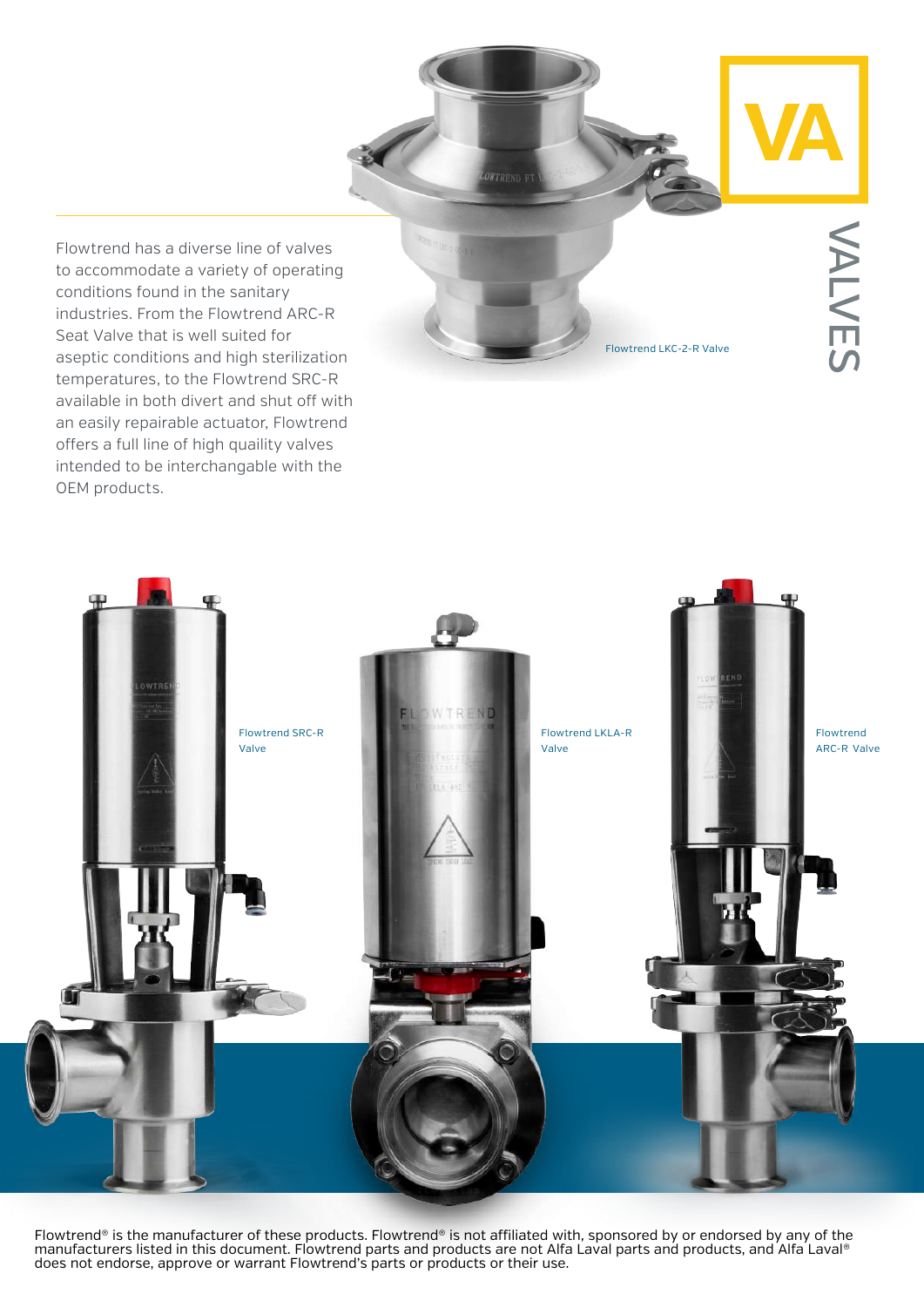

### **DRINK IN THE QUALITY** DELIVERING THE RIGHT TASTE REQUIRES USING THE RIGHT EQUIPMENT

Flowtrend's tank equipment line features the highest quality for many different kind of manways and sight glasses.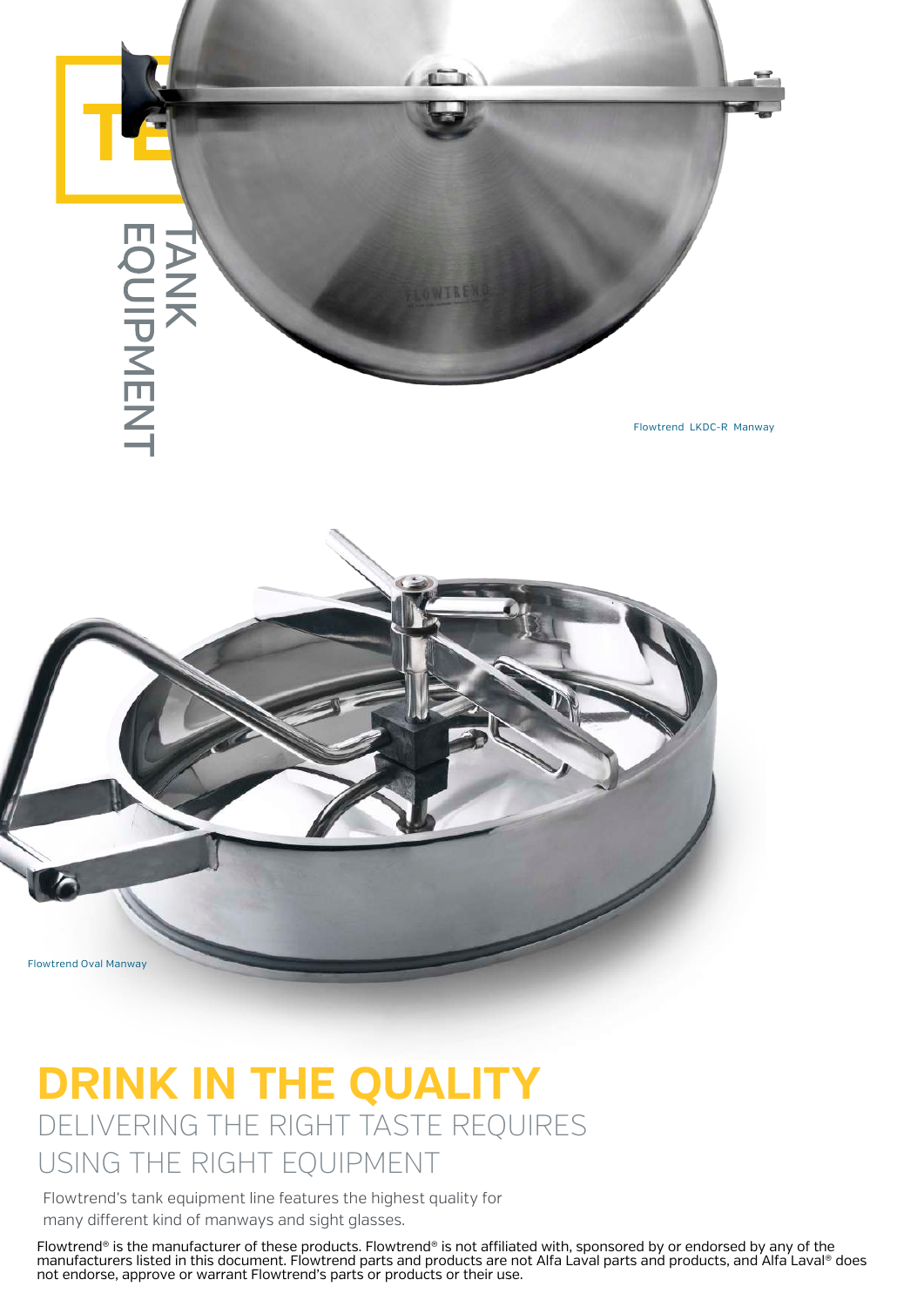



PART:

Replaces Contherm Rotary Seal Replaces LKH 5-60 Pump Seal, Stationary & Rotary

With a wide variety of Flowtrend manufactured wear parts for all major OEM suppliers' sanitary products, Flowtrend offers an impressive line-up of replacement parts, in stock and ready to ship the same day, reducing downtime and maintenance costs. Backed by an unconditional quality guarantee and at a fraction of name-brand prices, our products free you from dependence on the original manufacturer and its prices for replacements and repairs.



Alfa Laval ARC Service Kit

Replaces Fristam FPX 633 Pump Seal Kit

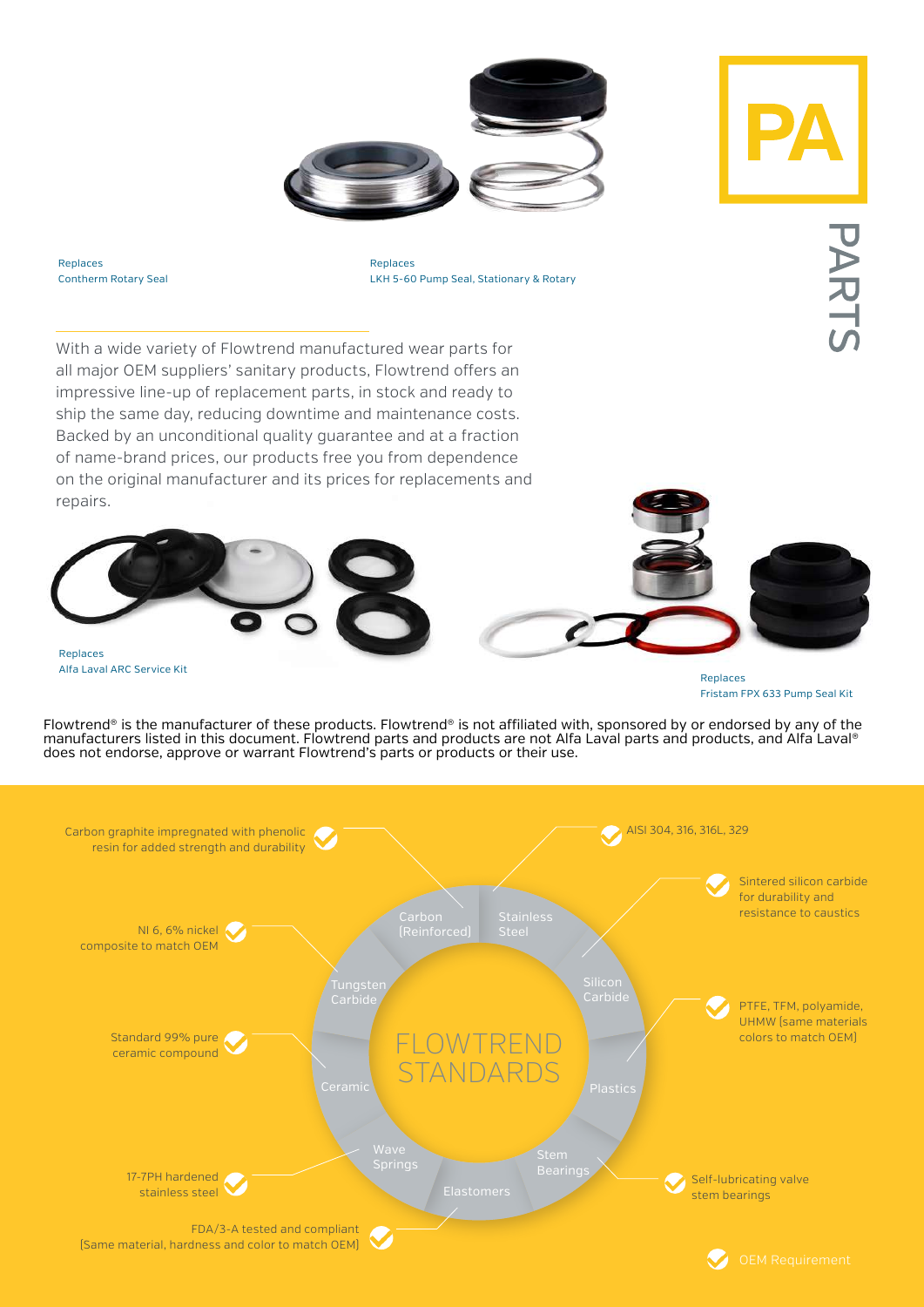**SMARTER, FASTER FLUID HANDLING SOLUTIONS** 

## **PRODUCT QUICK REFERENCE LIST**

#### **Flowtrend**

#### **Tank Equipment**

#### **MANWAYS**

Cone Bottom Manways Oval Manways Pressure Manways Rectangular Manways Round Manways Glass Dome Manways Shadowless Manways

#### **OTHER**

Heavy Wall Tank Ferrules Tube Adapter Caps

#### **Valves**

#### **SEAT VALVES**

Flowtrend ARC-R/Flowtrend AMO-R Aseptic Seat Valves Flowtrend SRC-R/Flowtrend SMO-R Seat Valves

#### **THROTTLING/REGULATING VALVES**

Flowtrend SMO-R Regulating Valves Flowtrend SPC-1-R Regulating Valves

#### **SAMPLE VALVES**

Flowtrend 660-R Sample Valves Flowtrend W30-R Sample Valves PE Brewery Sample Valve

#### **MISCELLANEOUS VALVES**

Flowtrend LKB 51A-R/Flowtrend 53A-R Butterfly Valves Flowtrend LKLA-R Actuator Flowtrend LKC-2-R Disc Check Valves Flowtrend GC60-R ARV Air Relief Valves Air Blow Check Valves-R Flowtrend U7000 CIPable-R Vacuum Breaker

**Installation Equipment** Pipe and Tube Boots

#### **Flowtrend Replcement Service Kit for Alfa Laval® Tri-Clover® & G&H® Pumps and Valves**

#### **PUMPS**

3EH Kits & Components ALC Service Kits & Components C-Series Service Kits & Components C-Series Stub Shafts, Backplates, Impellers, Casings CL Series Seal Kits FM/GM Service Kits & Components GHC-0/00 Service Kits & Components GHC-1,2,3 Service Kits & Components GHP Service Kits & Components GHPD Service Kits & Components HD Series Seals & Components SOLID C Service Kits & Components MR Service Kits & Components LKH Service Kits & Components LKHP Service Kits & Components LKHI Service Kits & Components LKH Multi-Stag Service Kits & Components PR, PRE, PRED Service Kits & Components SRU Service Kits & Components TSR, TSK Service Kits & Components

#### **VALVES**

100 Series Service Kits & Components 200 Series Service Kits & Components 300 Series Service Kits & Components 300 Series Stems, Bodies, & Components 300 Series Actuator Service Kits & Components 45BY Ball Check Valve Components 600 Series Service Kits & Components 700 Series Service Kits & Components ARC/ARC-SB Service Kits & Components CPM Service Kits & Components Koltek Service Kits, Shutters, & Components LKB Service Kits & Components LKB-F Service Kits & Components LKB-2 Service Kits & Components LKC-2 Service Kits & Components LKLA Service Kits & Components SMP Mix proof Service Kits & Components SPC Service Kits & Components SRC/ARC Actuator Service Kits SRC/SMO Service Kits & Components SSSV Service Kits & Components SSV Service Kits & Components Unique MixProof Service Kits & Components

#### **Flowtrend Replacement Pump & Valve Service Kit for APV®**

#### **PUMPS**

DW Series Service Kits & Components PUMA Series Service Kits & Components R Series Service Kits & Components R Series Bearings, Wear Rings, Lip Seals, Gaskets etc.

V² Series Service Kits & Components V² Series Back plates, Shafts, Impeller Pins.. W Series Service Kits & Components W+ Series Service Kits & Components WS+ Series Service Kits & Components ZMB, ZMS Series Service Kits & Components

#### **VALVES**

APC 700/800 Service Kits, Springs, & Components DA Mix proof Service Kits & Components DE Mix proof Service Kits & Components DU Mix proof Service Kits & Components D2/3 Service Kits & Components P7 Service Kits & Components RG/RGE Service Kits & Components RUF3 Service Kits & Components S1/S2 Service Kits & Components SD/SDE Service Kits & Components SDT Service Kits & Components SDU Service Kits & Components SV1/SVS1F Service Kits & Components SW4/SWE4 Service Kits & Components SWAPC Service Kits & Components UF/UF31 Service Kits & Components VRAH Service Kits & Components

#### **Flowtrend Replacement Service Kit for**

**APV® Liquiverter LIQUIVERTER** Service Kits & Components Gaskets

#### **Flowtrend Replacement Service Kit for AMPCO® Pumps**

**PUMPS**

AC Series Service Kits & Components DC Series Service Kits & Components KC Series Service Kits & Components LC/LD Series Service Kits & Components MC Series Service Kits & Components ZC Series Service Kits & Components

#### **Flowtrend Replacement Service Kit for Contherm® SSHE SSHE**

Bearing Caps, Bearing Sleeves, Cap Covers, etc. Gaskets, O-Rings & Other Elastomers Inboard & Thrust Bearing Kits & Components Mechanical Seal Kits & Components Parting Blades (Stainless Steel & Polymer) Roller Bearings, Retaining Rings, & Fastners Rotor End Hold Down Assemblies Springs, Fittings, Lapping Film & Plates

#### **Flowtrend Replacement Service Kit for Fristam® Pumps**

#### **PUMPS**

FKL Pump Service Kits & Components FLII Pump Service Kits & Co FP/FPX Service Kits & Components FP/FPX Shafts & Collars FPH/FPHP Service Kits & Components FPR Service Kits & Components FS Service Kits & Components FT Service Kits & Components FZX Service Kits & Components

#### **Flowtrend Replacement Service Kit for LC Thomsen® Pumps**

#### **PUMPS**

#4, #5, #6, #8 Series Service Kits & Components #4 Series Stub Shafts

#### **Other Service Kits**

Breddo® Liqwifier Seals & Components Definox® Butterfly & Check Valve Components Jensen Pump Service Kits & Components Silverson® Inline Mixers Seals & Components Various Industrial Pump Seals Walker® 500/1000 Gal Blender Seals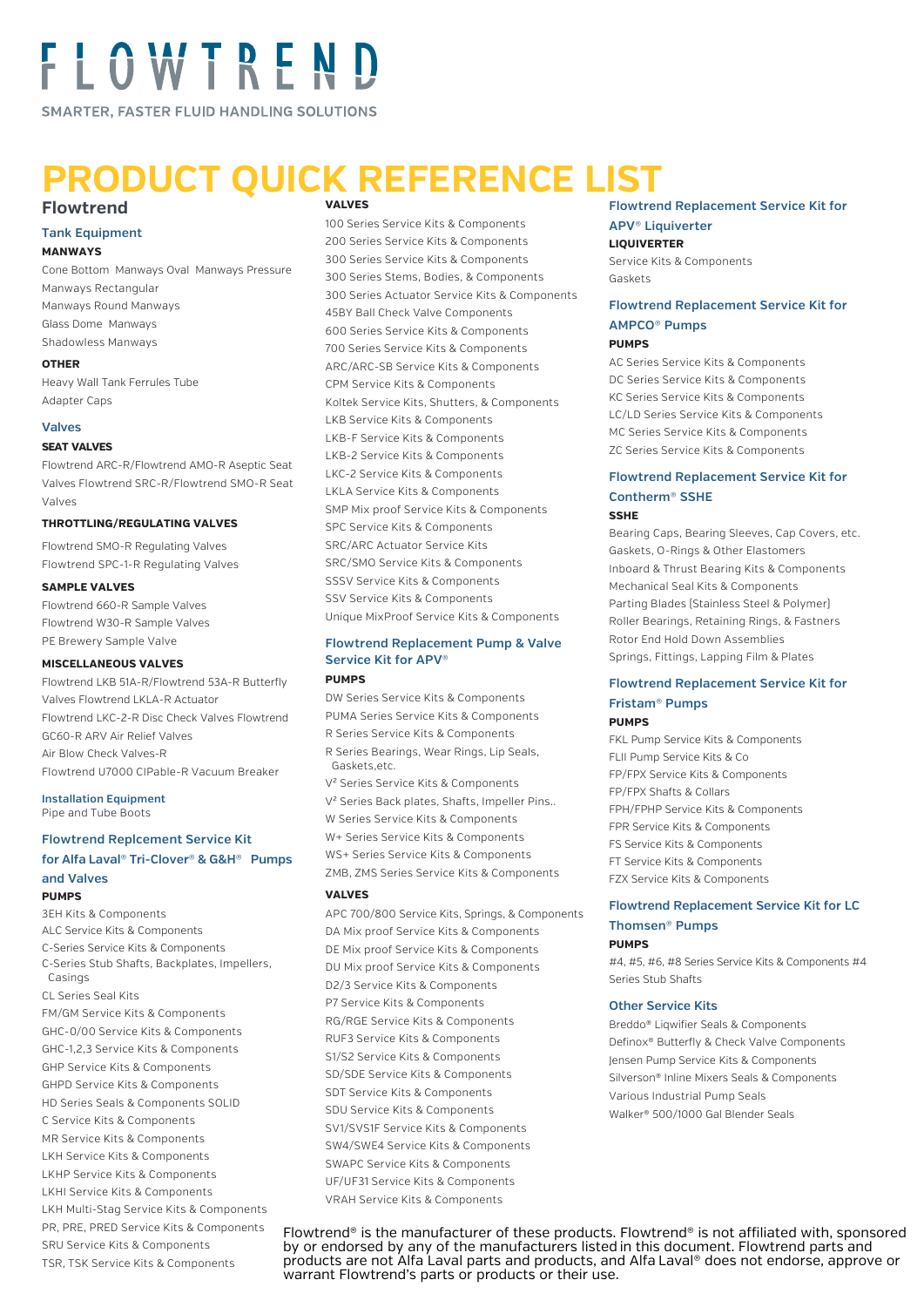**SMARTER, FASTER FLUID HANDLING SOLUTIONS** 

## **PRODUCT QUICK REFERENCE LIST**

#### **Flowtrend Replacement Service Kit for Sine® Pump**

#### **PUMPS**

MR Series Service Kits & Components MR Scraper Gates MR Lip Seals, Retainers & Casing Gaskets MR Pump Casing Gaskets & O-Rings MR Liners MR Bearings, Fastners, etc.

#### **Special Products® Service Kits PUMPS**

SP-41, 51, & 81 Service Kits & Components

#### **Flowtrend Replacement Service Kit for Sudmo® Valves**

#### **VALVES**

D365it PMO Mixproof Service Kits & Components D600/620 Mixproof Service Kits & Components D610/630 Mixproof Service Kits & Components D620/624-PMO Cheese Curd Kits & Components D620/624-PMO Mixproof Service Kits & **Components** 

D640 Mixproof Service Kits & Components D650 Mixproof Service Kits & Components SVP 2000 (Prior Version) Service Kits & Components

SVP 2000 (NEW) Service Kits & Components

#### **Flowtrend Replacement Service Kit for Tuchenhagen® Valves PUMPS**

Variflow Series Service Kits & Components

#### **VALVES**

24/7 Valve Mixproof Service Kits & Components Type N Service Kits & Components

Type U Service Kits & Components Type C Mix proof Service Kits & Components Type K Mix proof Service Kits & Components Type D Mix proof Service Kits & Components Type T Mix proof Service Kits & Components Type B Mix proof Service Kits & Components Type R Mix proof Service Kits & Components Type Y Mix proof Service Kits & Components Type X Service Kits & Components Type W Service Kits & Components

Type MO Mix proof Service Kits & Components

#### **Flowtrend Replacement Service Kit for Waukesha Cherry-Burrell®Pump & Valves PUMPS**

200 Series Service Kits & Components C-Series Service Kits & Components C-Series Stub Shafts, Backplates, Followers, etc. Universal I Service Kits & Components Universal II Service Kits & Components Colloid Mill Service Kits & Components

#### **VALVES**

W61 Old Style Cherry Valve Kits & Components W61/81, 62/82, 63/83 Service Kits & Components W64/84, 65/85, 68/88 Service Kits & Components W71/72/73 Mix Proof Service Kits & Components W91/92 Service kits & Components K67/69 Flowmaster Valve Kits & Components K67/69 Stems Check Balls

#### **VOTATORS/THERMUTATOR I & II SSHE**

Backup Rings, etc. Blades (Stainless Steel, Polymer, PEEK) Dasher Springs, O-Rings, U Cups, Lip Seals, etc. Seal Head/Body Inserts (Carbon & CrOx) Seal Body (Primary & Secondary) Oil Seals, Retaining Rings, etc.

**NOTE** We constantly add new components to our product portfolio. If you are unsure, please call to inquire about parts or service kits.

#### **SPECIAL REQUESTS**

**1. TUNGSTEN CARBIDE** All seals are offered in TC. We have recently produced TC components for the UI and Votator® SSHE for specialty applications (Peanut Butter).

2. FEP O-RINGS All o-rings (Metric or Standard) are offered in EPDM, FKM/FPM, and Silicone core materials. These O-Rings are Rated at -59.4ºC to 204.4ºC. Available in 50 or 90 Shore A Hardness. Therefore, all sealing points that rely on o-rings can be converted for Hi-Temp/Harsh applications

**3. VALVE ELASTOMERS** All valve elastomers are available in a variety of colors and compounds by special order to meet the demands of your customers' process.